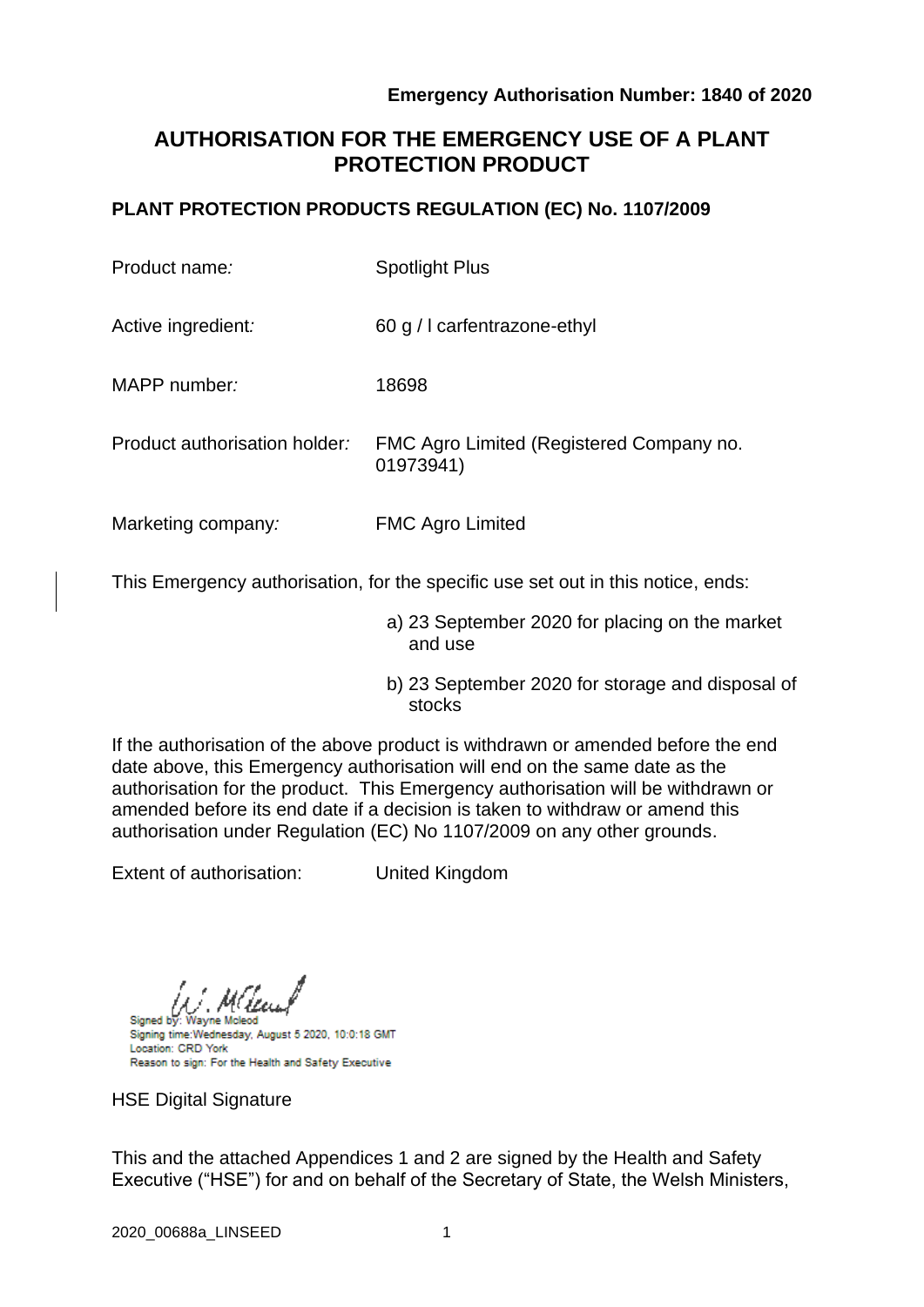the Scottish Ministers and the Department of Agriculture, Environment and Rural Affairs in Northern Ireland.

Date of issue: 5 August 2020

## **EXPLANATORY NOTES**

- 1. This is Emergency authorisation number 1840 of 2020.
- 2. Application reference number: COP 2020/00688
- 3. Persons using the product to which this Emergency authorisation applies should acquaint themselves with and observe all requirements contained in the Regulation (EC) No 1107/2009, including the duty on the holder of any Emergency authorisation to notify information on potentially dangerous effects, a contravention of which is a criminal offence under those Regulations.
- 4. Neither the efficacy nor the phytotoxicity of the product for which this Emergency authorisation has been granted has been assessed and, as such, the user bears the risk in respect of failures concerning its efficacy and phytotoxicity.

## **ADVISORY INFORMATION**

IMPORTANT: When applying this product under the terms of this Emergency Authorisation, comply with any resistance guidance or restrictions stated on the product label.

Total reliance on one pesticide will hasten the development of resistance. Pesticides of different chemical types or alternative control measures should be included in the planned programme. Alternating with different modes of action is a recognised antiresistance strategy.

This Emergency Authorisation relates to the use of 'Spotlight Plus' (MAPP 18698) as a desiccant for use on linseed for seed production only. Application is to be made once via a conventional hydraulic horizontal boom sprayer fitted with three star drift reduction technology in 300 to 450 L water per hectare.

The Emergency Authorisation will expire on 23 September 2020 and will not be renewed unless the following information is submitted:

- 1. Evidence to show that none of the treated crops was fed to humans or livestock.
- 2. Further information on how:
	- crops are to be identified for treatment,
	- use is to be limited and controlled.
- 3. Information on stewardship for monitoring and controlling the use of this product.
- 4. Monitoring data to show where, in what areas or counties of the UK, the product has been used, number of hectares treated in each area and on what basis the decision was made to spray.
- 5. Due to the major data gaps identified in the ecotoxicological data package: further data and risk assessments.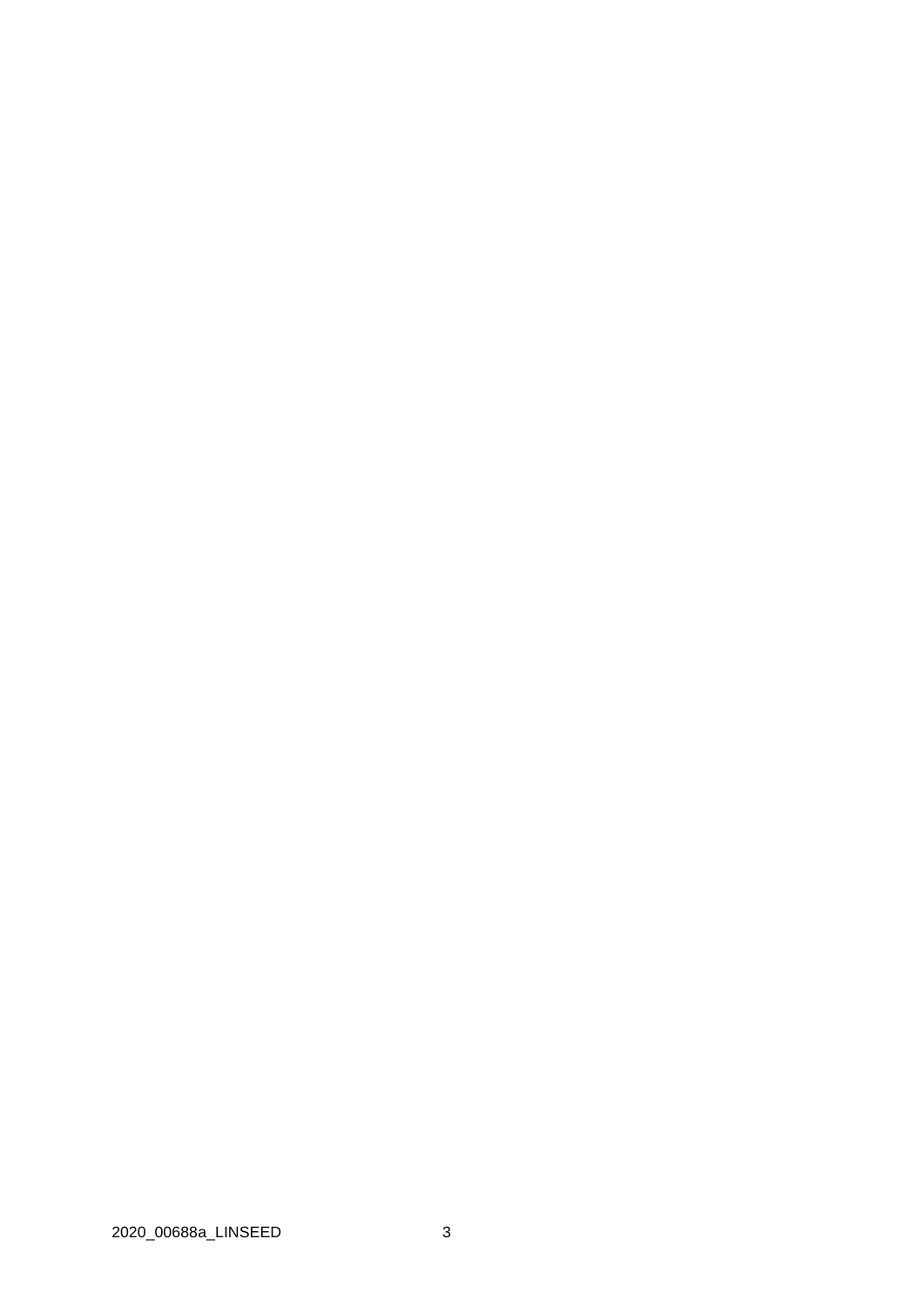# **APPENDIX 1: CONDITIONS OF EMERGENCY AUTHORISATION**

The conditions below are obligatory. They must be complied with when the Emergency authorisation occurs. Failure to comply with the following conditions will result in the withdrawal or amendment of the Emergency authorisation under Regulation (EC) No 1107/2009 and may result in other enforcement action, including prosecution. For the purposes of this Emergency authorisation only, the conditions and/or requirements shown below supersede any corresponding conditions and/or requirements set out on the label or otherwise provided for under the product authorisation **which would otherwise apply**.

#### **Use:**

#### Field of use: **ONLY AS A DESICCANT**

User: Professional

| Crops/situations:      | Maximum<br>individual dose:<br>(litres product /<br>ha) | Maximum total<br>dose: | Maximum<br>number of<br>treatments: (per<br>year) | Latest time of<br>application:                                                              |
|------------------------|---------------------------------------------------------|------------------------|---------------------------------------------------|---------------------------------------------------------------------------------------------|
| Linseed (seed<br>crop) | 1                                                       |                        |                                                   | When pods are<br>fully ripe (BBCH<br>89) and 23<br>September in<br>the year of<br>treatment |

#### The following Aquatic Buffer Zones must be observed:

| <b>Crops/situations:</b> | Aquatic buffer   Comment:<br>zone distance<br>(metres): |                                                 |
|--------------------------|---------------------------------------------------------|-------------------------------------------------|
| Linseed                  | 18                                                      | see Environmental Protection Phrases 1<br>and 2 |

Operator Protection:

(1) Engineering control of operator exposure must be used where reasonably practicable in addition to the following personal protective equipment:

Operators must wear suitable protective clothing (coveralls) and suitable protective gloves when handling the concentrate.

(2) However, engineering controls may replace personal protective equipment if a COSHH assessment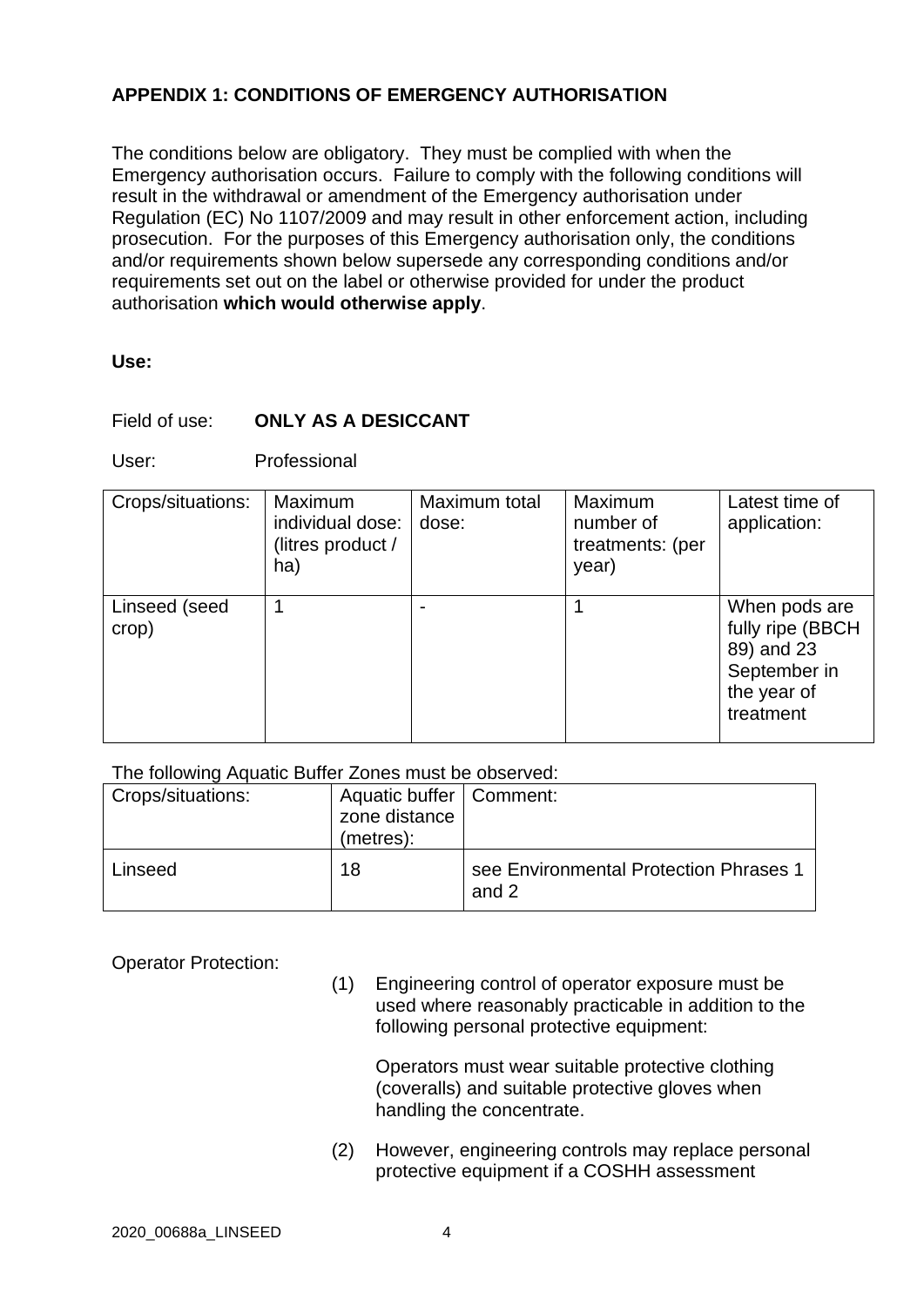shows that they provide an equal or higher standard of protection.

Environmental protection:

- (1) Horizontal boom sprayers must be fitted with three star drift reduction technology for all uses.
- (2) Crops/situations with >5m buffer zone:

Since there is a risk to aquatic life from use, direct spray from horizontal boom sprayers must not be allowed to fall within the distance specified for the crop of the top of the bank of any static or flowing waterbody or within 1m of the top of a ditch which is dry at the time of application.

Spray must be aimed away from water.

- (3) Buffer zones must be measured in accordance with the guidance set out in the booklet 'Local Environment Risk Assessment for Pesticides - Horizontal Boom Sprayers' available from HSE Chemicals Regulation Division's website and any amendments made to it.
- (4) The results of the LERAP must be recorded in written form and must be available for a period of three years for inspection to any person entitled to exercise enforcement powers under or in connection with the Plant Protection Products Regulations 2011 or the Plant Protection Products (Sustainable Use) Regulations 2012. (An electronic record will satisfy the requirement for a written record, providing it is similarly available for inspection and can be copied).
- (5) RISK TO NON-TARGET INSECTS OR OTHER ARTHROPODS. Avoid spraying within 5 m of the field boundary to reduce effects on non-target insects or other arthropods.
- (6) Extreme care must be taken to avoid spray drift on to non-crop plants outside of the target area.

Other specific restrictions:

- (1) This product must only be applied in accordance with the terms of this Emergency authorisation for the desiccation of linseed crops grown for seed production, the product label and/or leaflet.
- (2) This product must not be applied after 23 September.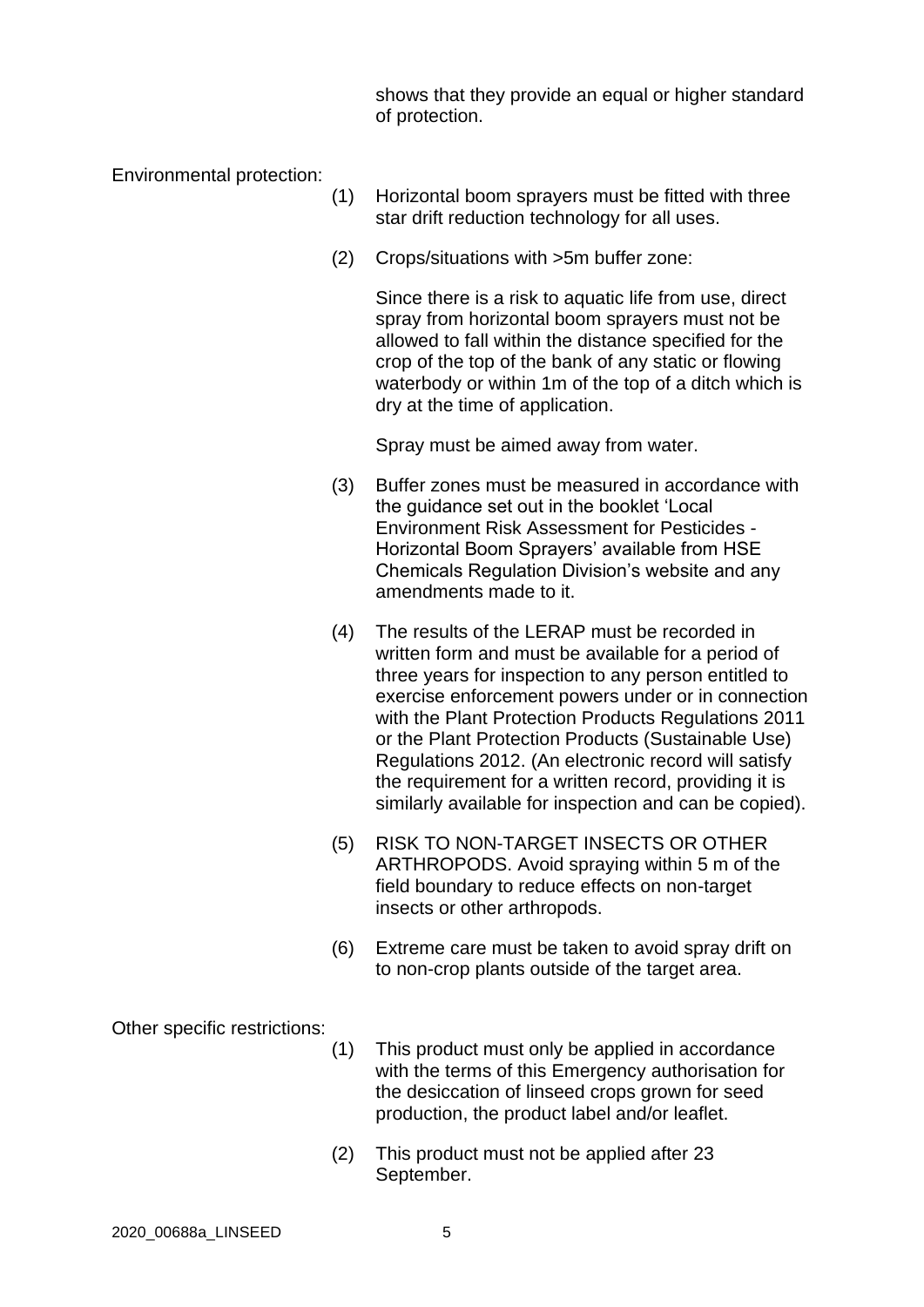- (3) This product must not be used on linseed crops that are destined for human or animal consumption.
- (4) This product must not be applied via hand-held equipment.
- (5) This product must only be applied by a conventional horizontal boom sprayer.
- (6) Buffer zones greater than 5m are NOT eligible for buffer zone reduction under the LERAP scheme.
- (7) Low drift spraying equipment must be operated according to the specific conditions stated in the official three star rating for that equipment as published on HSE Chemicals Regulation Division's website. These operating conditions must be maintained until 30m from the top of the bank of any surface water bodies.